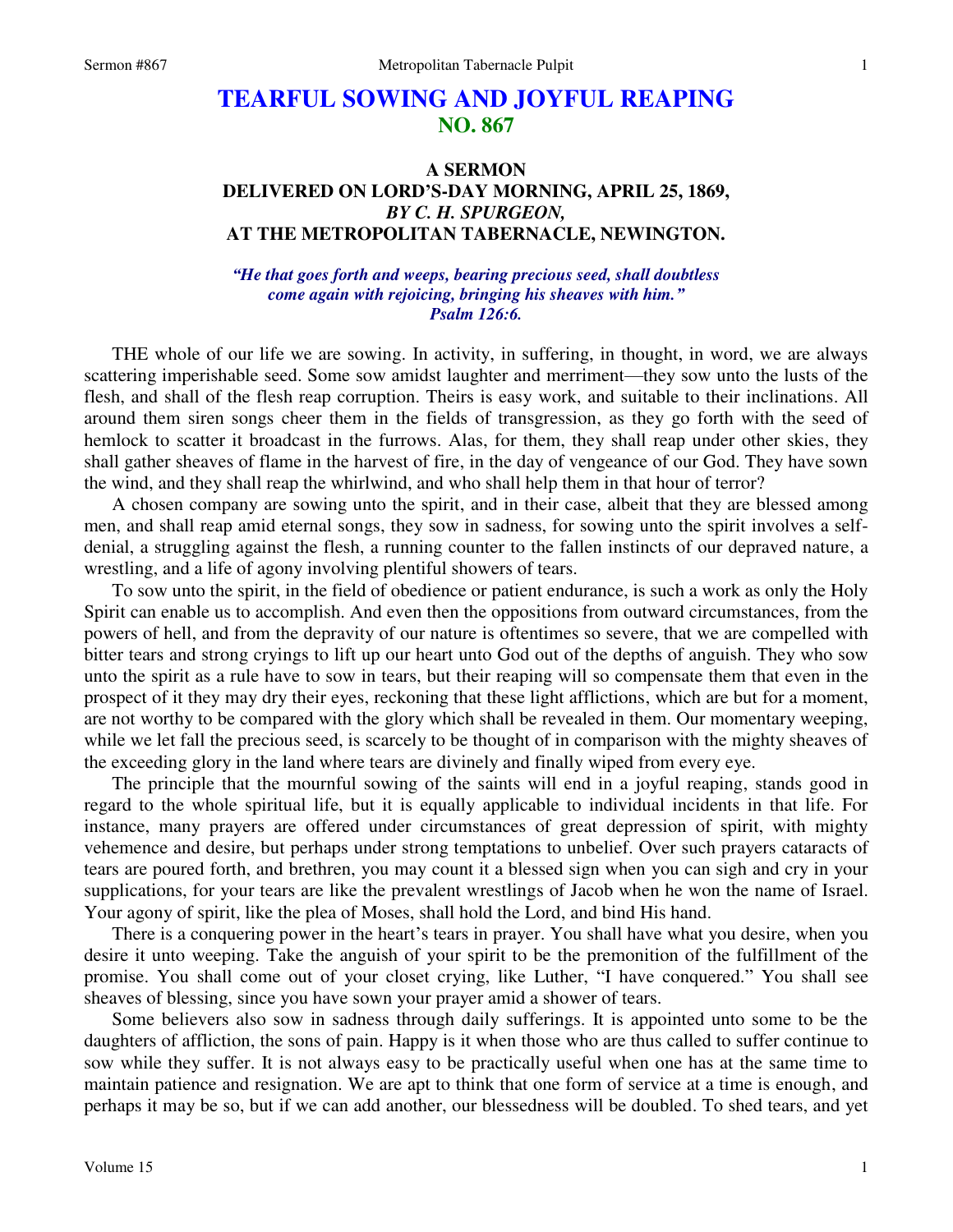to sow, to be racked with pain, and to turn the couch into a pulpit. To make the sick bed a tribune from which to tell of the love of Christ—oh, this is blessed living!

 To work for Christ Jesus under such terrible disadvantages shall surely win a double recompense and if the preacher fails from the pulpit, yet shall not the sick saint be foiled from her bed? And if the orator shall not prevail in the strength of his manhood, yet shall the pining consumptive, when he warns his friend to escape from the wrath to come, assuredly win success—his weakness shall be his strength, and his sickness shall put force into his speech.

 I doubt not that the text may be so read as to imply that the heart-sorrow of men engaged in the Lord's service shall help to secure for them from the hand of divine mercy a double reward. Those who can sow while yet they weep, shall beyond all question, come again rejoicing, bringing their sheaves with them.

 There are many other instances which I might thus detain you with, but I prefer at once to proceed to the main business of this morning, and that is to consider this text in its relation to every Christian worker. Let us first *describe his service*— "He that goes forth and weeps, bearing precious seed". Let us, secondly, *contemplate his reward—*"He shall come again with rejoicing, bearing his sheaves with him". And let us in the third place, notice *the certainty which, like a golden link, binds these two things together—*the weeping service and the rejoicing success.

**I.** First, then, dear friends, behold THE CHOSEN WORKER FOR GOD, the man who shall reap an abundant harvest.

 It is said of him that *he goes forth.* Every word here is instructive. What is intended by going forth? Does it mean, first, that he goes forth from God? Observe that our text speaks of his coming again—but where is he to return at the last with his sheaves but to his God? Then, as he returns to the place from which he went forth, surely he goes forth from God. And I understand by this that the chosen servant of God has received consciously a divine commission from heaven. If he has never in the Temple seen the glory of God, high and lifted up, if he has never seen an angel fly with the golden tongs to bear a live coal from off the altar to touch his lips, if he has never heard the voice saying, "Whom shall we send? and who will go for us?" yet his heart has said, "Here am I, send me."

 He has felt within his soul a yearning to be useful, a panting which could no more be quenched unless he can win souls, than the panting of the hart could be stayed unless it could bathe itself in the water brooks. I will not believe that any man can be useful in the church of God unless he feels a divine vocation. Especially is it a sin beyond all others for a man to take up the ministry as a mere profession, and to follow it as though he might have followed something else.

 I remember the saying of an old divine who was asked by a young man whether he should enter the ministry. He replied, "Not if you can help it." No man has any right to be a preacher unless he is one who cannot help it. He must be one who feels that he is driven into it, and that woe is unto him unless he preaches the Gospel.

 In the same way is it in the other departments of Christian service. You Christian people all have a duty, you all have responsibilities, but your duties and responsibilities, somehow or other, never move you until they take the active form of a vocation*.* I would to God that every Christian in this church felt that he had a call as from the Christ of God exalted on His throne to go out and tell others of the way of salvation. I wish that the men and women who have here banded themselves together in a sacred confraternity felt every one of them commissioned of God, each one according to his ability, to pluck brands from the burning, to rescue souls from going down into the pit. It is in going forth from God with His call upon you that you have the prospect of coming back successful—not else.

 This going forth from God seems to me to imply that the worker had been with God in *prayer*. We must go fresh from the mercy seat to the field of service if we would gather plenteously. Our truest strength lies in prayer. I am persuaded, brethren, that we are losing much of blessing which might come upon the church through our negligence in private supplications. I cannot pry into your prayer closets,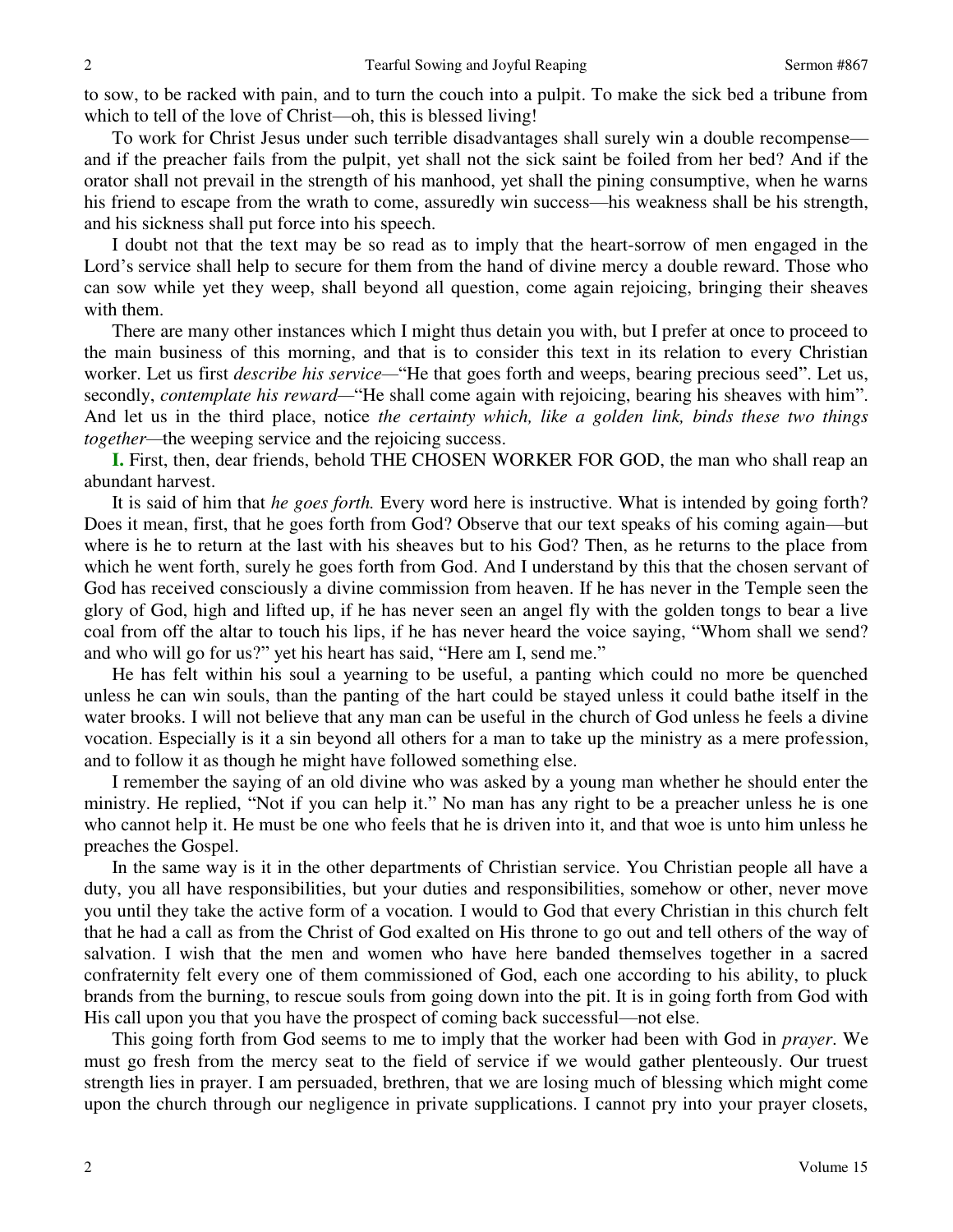but I believe that in the conscience of many of you there will be an affirmative voice to the charge I lay against some of you—you have restrained prayer before God.

 Your restraining of prayer, if you seek to serve God, is binding your own hands and cutting the sinews of your strength. As you could not expect to be vigorous if you denied yourselves food, so neither can you hope to be strong if you deny yourselves prayer. Get close to God, for strength flows out of Him. Keep at a distance from Him, and you lose all power and become weak as water. "He that goes forth," must mean, then, that he has stood before the mercy seat, that he has told out the story of his wants where the blood is sprinkled, and then has gone forth in the power which prayer alone can bring from heaven to scatter his precious seed among men.

 Does not this going forth from God also imply that the man has been in communion with God? He wears a shining face who has looked into the face of God, and in the power of that brightness he shall make the desert bloom, and the wilderness rejoice. He has looked up to the God of Miracles and held fellowship with Him. The Lord lends much of Himself to the man who is much with Him. He endows with marvelous power the man who has learned to live close to Him, and to walk in the light of His countenance.

 To "go forth," however, may be looked at from another angle. Does it not refer to whither the man is to go as well as to the place from which he comes? "He that goes forth," that is, away from the world, without the camp. If you would be serviceable, you must come right out from the common track, and in holy decision step out of the ranks for Christ.

 Of all the men who lived on the face of the earth, the most remarkable and the most singular in His age was the Lord Jesus Christ. There was no man who was so manly, no man so unlike a mere monk or separatist as Christ. He eat and drank just as other men did, and yet there was a something about His character which distinguished Him altogether from the whole mass of humanity. He had gone forth evidently without the camp, holy, harmless, undefiled, and separate from sinners.

 If you want to win golden sheaves for Christ, you must come out, my dear brother, as your Lord did. Depend upon it, the world's religion is not that which breeds useful men. Nor, though I may be rebuked for saying it, is the ordinary character of our churches equal to the production of successful servants of Christ. Common religion has become, nowadays, so cold, and dead, and sleepy a thing, that unless you can come out of it and get above it, you cannot expect to be one of those who shall come again rejoicing in abundant sheaves.

 Aspire to be something more than the mass of church members. Lift up your cry to God, and beseech Him to fire you with a nobler ambition than that which possesses the common Christian—that you may be found faithful unto God at the last, and may win many crowns for your Lord and Master, Christ. He that goes forth taking up Christ's cross, leaving the multitude, and separating himself for service—he shall win the great service.

 Going forth may represent, also, entire giving up of yourself to that particular field of labor to which God has called you. As when the day dawns, as the laborer goes forth to plow in the field, so the consecrated man hastens to his department of service. He is not running here and there wasting time, but like a man who knows his vocation, he goes straight to it, and abides in it until the evening of his life.

 I am inclined to think that there is a version of these words which may be very useful to enterprising believers. "He that goes forth"—that is, gets beyond the range of ordinary Christian labor—he shall find a double harvest. The most successful servants of God have been those who have not built upon other men's foundations, but have ventured to break up new soil.

 There comes very little reward to me from preaching to the many who regularly attend this Tabernacle, because the most of you have heard the Gospel so long that if there were any probabilities of its converting you, in all likelihood you would have been converted long ago. The probabilities seem to be that the soil upon which the seed will germinate is already sowed, and only rock remains—that the elect of God have been gathered out of my congregation, and that we may not expect in our ministry to see great results in the future among our older hearers.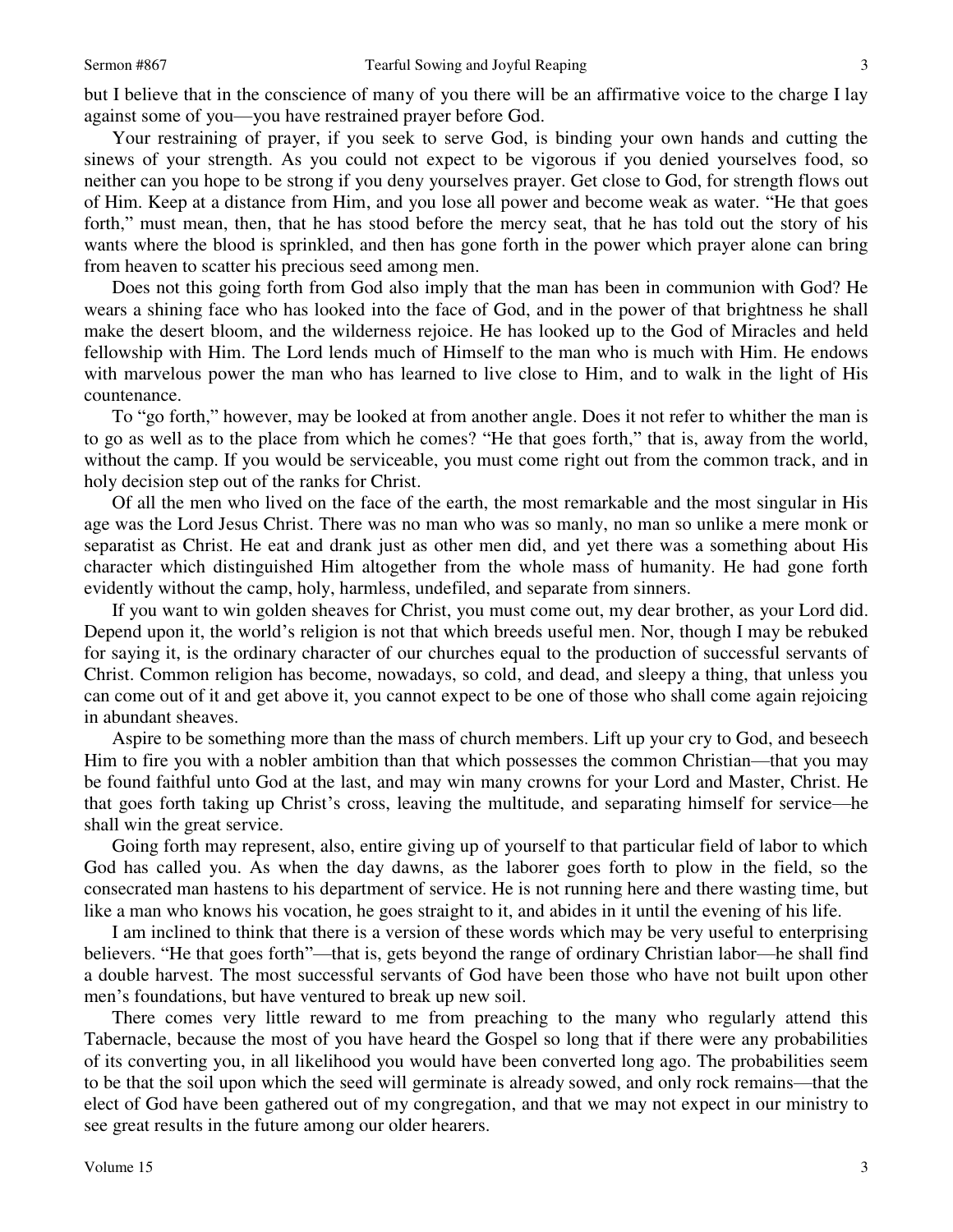But whenever we have broken up fresh ground—when we have gone someplace not usually occupied for worship, when we have got at a new piece of unbroken prairie, what wonderful results have always followed! Why, I fear there were more conversions in the Surrey Music Hall than there ever have been here, and that in Exeter Hall God converted more in proportion by our ministry than He has done of late in this house—not because the ministry has changed, nor the blessing upon it, but because continuing to plow upon the same old soil again and again, we can hardly expect to reap much of a harvest.

 Hearts have become seared. Consciences have become callous. By going forth to get fresh ears to hear, and fresh hearts to know the joyful sound, we may hope to see golden sheaves. I say, then, to you Christian workers, reach out after those who have been thought to be beyond the range of hope. Seek to convert those who have been neglected. Let it be the effort of Christian people to go after those who nobody else is going after—the best fruit will be gleaned from boughs hitherto untouched.

 And let our missionary operations be continually breaking forth on the right hand, and on the left, as opportunity may be given. If the Burmans rejected the Gospel, the Karens received it. Sometimes when a superior race, so called, has rejected the truth, those who have been downtrodden pariahs of the land have been made ready by God to accept the Gospel. There is more hope, I think, of conversion work to be done in Italy, and in Spain than in any other parts of the world. Where the ministry of Christ has been all but silenced, the truth will come like an angel's hymn, and there it is that we may expect to hear glad hearts welcoming the good news.

"He that goes forth"—not he that sits at home, throwing random handfuls out of his window, and expecting the corn to spring up on his doorstep—but he who obeys the Word, "Go you into all the world," and overleaps the hedges which shut in the narrow sphere of nominal Christendom, and labors to have fresh lands, fresh provinces, fresh wildernesses broken up for Christ, he is the man most likely to win the reward.

 The next word is, *"and weeps."* What means this word? I take it, brethren, that, as in the first words, "he that goes forth," we see the man's mode of service, so here we note a little of the man himself. He goes forth and weeps. The man likely to be successful is a man of like passions with ourselves, not an angel, but a man, for he weeps.

 But then he is very much a man. He is a man of strong passions, weeping because he has a sensitive heart. The man who sleeps, the man who can be content to do nothing, and is satisfied with no result, is not the man to win sheaves. God chooses usually, not men of great brain and vast mind, but men of truehearted, deep natures, with souls that can desire, and pant, and long, and heave, and throb.

 It is a great thing that makes a genuine man weep. Tears do not lie quite so fleet with most of us, but the man who cannot weep cannot preach, at least, if he never feels tears within, even if they do not show themselves without, he can scarcely be the man to handle such themes as those which God has committed to His people's charge.

 If you would be useful, dear brothers and sisters, you must cultivate the sacred passions. You must think much upon the divine realities, until they move and stir your souls. That men are dying and perishing, that hell is filling, that Christ is dishonored, that souls are not converted to Christ, that the Holy Ghost is grieved, that the kingdom does not come to God, but that Satan rules and reigns—all this ought to be well considered by us, and our heart ought to be stirred until like the prophet we say, "O that my head were waters, and my eyes a fountain of tears."

 The useful worker for Christ is a man of tenderness, not a stoic—not one who does not care whether souls are saved or not. He is not one so wrapped up in the thought of divine sovereignty as to be absolutely petrified, but one who feels as if he died in the death of sinners and perished in their ruin—as though he could only be made happy in their happiness, or find a paradise in their being caught up to heaven. The weeping, then, shows you what kind of man it is whom the Lord of the harvest largely employs.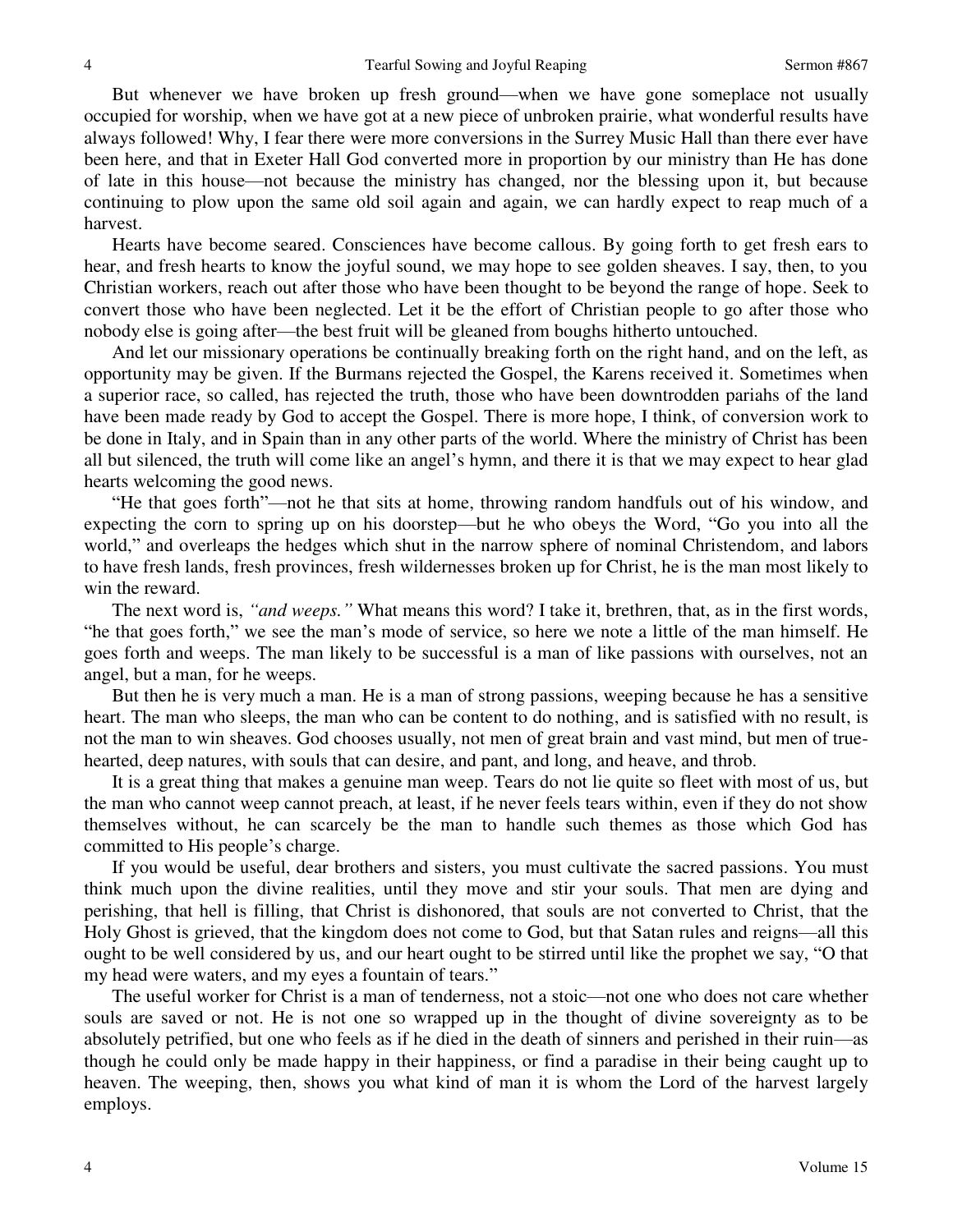He is a man in earnest, a man of tenderness, a man in love with souls, a man wrapped up in his calling, a man carried away with compassion, a man who feels for sinners—in a word, a Christ-like man. Not a stone, but a man who is touched with a feeling of our infirmities, a man of heart, a man ready to weep because sinners will not weep.

"Why does he weep?" however, asks someone—"He is on an honorable work, and he is to have a glorious reward!" My brethren, he weeps as he goes forth because he feels his own insufficiency. He often sighs within himself, "Who is sufficient for these things?" He did not know what a weak creature he was until he came into contact with other men's hearts. He fancied it was easy work to serve God, but now he is somewhat of Joshua's mind, "You cannot serve the Lord."

 Every effort that he makes betrays to him his own want of natural strength. Well may he weep. He never teaches in the Sunday school class, he never prays at the sick bed, but what he feels ashamed when he has done his work, that he did not do it better. He never takes a little child on his knee to talk to it of Jesus, but he wishes that he could have spoken more tenderly of the sweet gentleness of the Lover of little children. He is never satisfied with himself, for he forms a right estimate of himself, and he weeps to think that he is so poor an instrument for so good a Master.

 Moreover, he weeps because of the hardness of men's hearts. He thought, at first, he should only have to tell these great truths, and men would leap for joy. Have you ever seen fancy pictures at the head of our missionary magazines, of respectable gentlemen dressed in black suits, landing out of boats manned by devout sailors, carrying Bibles in their hands, and these well-to-do evangelists are surrounded by Turks and Chinese, black people, and copper-colored people, who are running down to the seashore, and taking these precious Bibles in their hands, and looking as if they had found a priceless treasure?

 Ah, it is all in the picture, it is nowhere else—the thing does not occur. Natives of barbarous isles and heathen kingdoms do not receive the Gospel in that way. Heralds of the cross have to do a deal of rough work and toil on. For the Gospel, which ought to be welcomed, is rejected. And as there was no room for Christ in the inn when He became incarnate, so there is no room for the Gospel in the hearts of mankind. Yes, and this makes us weep, since where there should be so much readiness to accept, there is so much obstinacy and rebellion.

 The Christian worker weeps because, when he does see some signs of success, he is often disappointed. Blossoms come not to be fruit, or fruit half-ripe drops from the tree. He has to weep before God oftentimes, because he is afraid that these failures may be the result of his own lack of tact, or want of grace. I marvel not that the minister weeps, or that any worker for Christ bedews the seed with his tears—the wonder is he does not lament far more than he does. Perhaps we should all weep more if we were more Christ-like, more what we should be, and perhaps our working would have about it diviner results if it came more out of our very soul, if we *played* less at soul-saving, and worked more at it. If we cast soul and strength, and every energy of our being into the work, perhaps God would reward us at a far greater rate.

 The next point is he "*bears precious seed*." Here indeed is a special point of all success. There is no soul-winning by untruthful preaching. We must preach the truth as it is in Jesus. Workers for God must tell out the Gospel and keep to the Gospel. You must continually dwell upon the real truth as it is in God's Word, for nothing but this will win souls.

 Now in order to this, my fellow workers for Christ, we must know God's truth. We must know it by an inward experience of its power as well as in theory. We must know it as precious truth. It must be precious seed to us for which we would be prepared to die if it were necessary. We must understand it as being precious because it comes from God, precious because it tells to man the best of news, precious because sprinkled with the blood of Jesus, precious because Christ values it, and all holy men esteem it beyond all price. We must therefore not deliver it with flippancy, not talk of solemn themes with levity, not tell out the Gospel as though we were retelling a mere tale from the Arabian Nights, a romance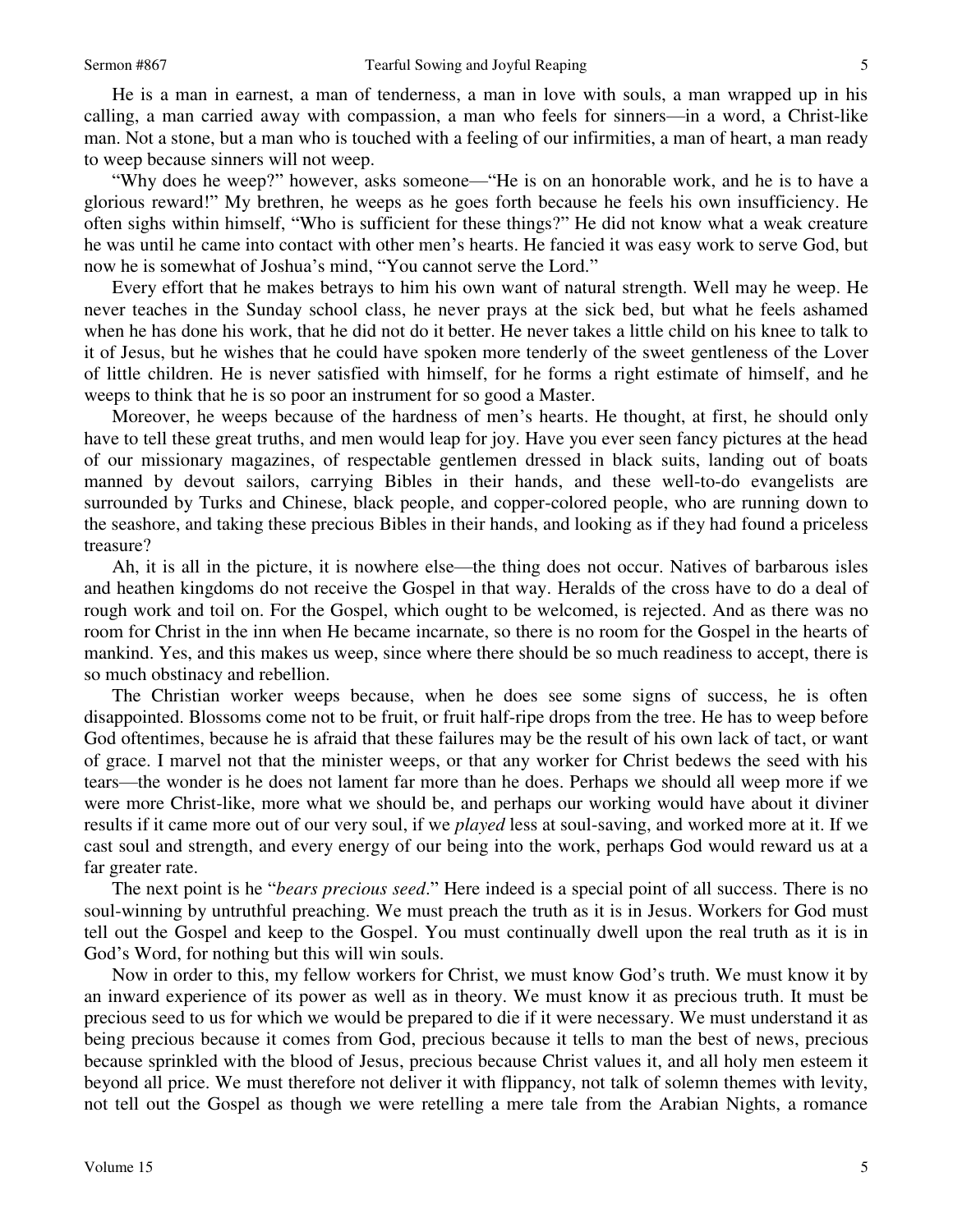meant for amusement, or to beguile a passing hour. O brethren, we who sow for God must sow solemnly and in right good earnest, because the seed is precious seed, more precious than we can ever estimate.

 Work for God, dear brethren, as those who *know* that the truth is a seed. Do not speak of it and forget it. Do not tell the Gospel as though it were a stone, and would lie in the ground and never spring up. Tell out the truth as it is in Jesus, with the firm conviction that there is life in it, and something will come of it. Be on the alert to see that something, and you will be the man who will have results.

 Our estimate of the preciousness of the seed will have much to do with the result of the seed. If I do not esteem thoroughly and heartily the Gospel which I teach, if I therefore do not teach it with all my heart, I cannot expect to see the sheaves. But if, valuing the Gospel, I tell it out to my fellow men as being priceless beyond all cost, and tell it out therefore with due vivacity, and with an earnestness that brings me to tears, I am the man who shall come again rejoicing, bringing my sheaves with me.

 I do not know whether I have brought out what I meant, but we have I think in our text a full description of the successful worker.

**II.** You have in the text, THE WORKER'S SUCCESS.

 It is said of him, "*He shall come again*." What does that mean but that he shall come again to his God? And this the worker should do after he has labored. You sought a blessing—go and tell your God of what you have done, and if you have seen a blessing come, give Him thanks. Those men always come back to God with their sheaves who went from God with their seed. Some workers can see souls converted, and take the honor to themselves, but never that man who sowed in tears—he has learned his own weakness in the school of bitterness, and now when he sees results, he comes back again. He comes back to God, for he feels that it is a great wonder that even a single soul should be convinced or converted under such poor words as his.

 Oh, I know some of you have had your sheaves. Dear brother, beyond a doubt, if you had those sheaves as the result of a holy vehemence in prayer, you will be sure to come back with a holy ardor of thanksgiving, and lay those sheaves in their honor and their praise at the foot of God who gave them to you.

"He shall doubtless come again." Does not that mean in the longest and largest sense, he shall come again to heaven? He did as it were go forth from heaven. His body had not been there, but his soul had. He had communed with God. Heaven was his portion and his heritage, but it was expedient for Him a little while to tarry here for the sake of others, and so in a certain sense He leaves the heaven of His rest to go into the field of sorrow among the sons of men. But he shall come again.

Ah! blessed be God, we are not banished by our service. We are kept outside the pearl gate for a little while—thanks be to God for the honor of being permitted thus to be absent from our joys for a while, but we are not shut out, we are not banished, we shall doubtless come again. Here is your comfort. You go perhaps into the mission field, you journey to the remotest parts of the earth to serve God, but you shall come again. There is a straight road to heaven from the most remote field of service, and in this you may rejoice.

 But the text adds, "He shall come again *with rejoicing*." What will he rejoice in? Take the whole text and wrap it up together, and it seems to me to say that he shall come again rejoicing even in his very tears. I reckon that at the last, when Christian service shall be done, and Christian reward shall be rendered, the toils endured in serving God, the disappointment, and the racking of heart will all make raw material for everlasting song.

 Oh, how we shall bless God to think that we were counted worthy to do anything for Christ! Was I enlisted in the host that stood the shock of battle? Did the Master suffer me to have a hand upon the standard that waved so proudly aloft amidst the smoke of the battle? Did He suffer me to leap into the ditch, or scale the rampart of the wall among the forlorn hope? Or did He even suffer me to watch by the baggage while the battle was raging afar off? Then am I thankful that He in any way whatever permitted me to have a share in the glory of that triumphant conflict.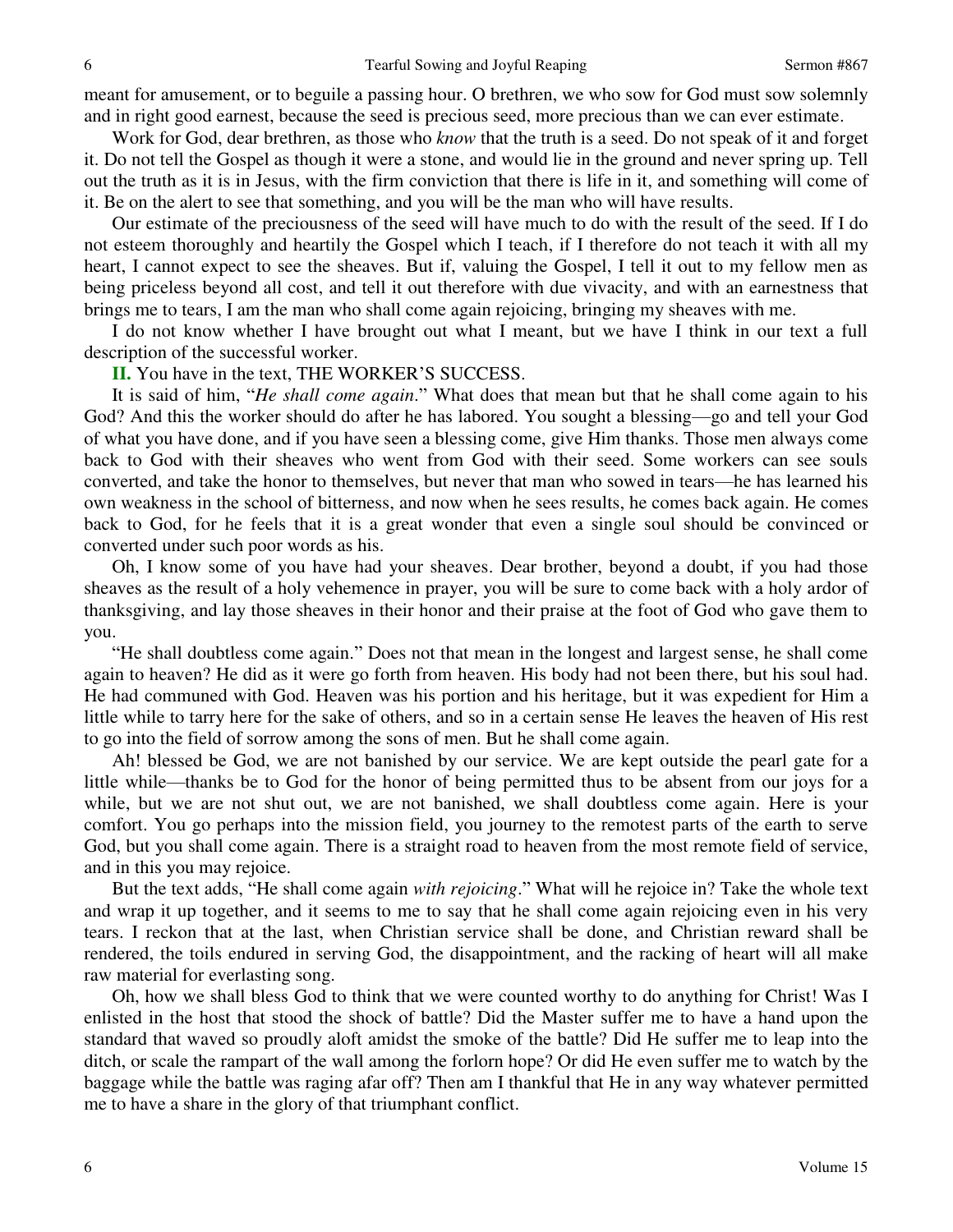7

 And then, brethren, as old soldiers show their scars, and as the warriors in many conflicts delight to tell of hair-breadth escapes in "the imminent breach," and of dangers grim and ghastly, so shall we rejoice as we return to God to tell of our going forth, and of our weeping when we carried the precious seed. There is not a single drop of gall which will not turn to honey. There is not this day one drop of sweat upon your aching brow but shall crystallize into a pearl for your everlasting crown. Not one pang of anguish or disappointment but shall be transmuted into celestial glory to increase your joy, world without end.

 But the main rejoicing will be doubtless in their success. O you Sabbath school teachers, if you go forth as the text has told you, and as I have explained to you, you shall not be without fruits. I have heard many discussions amongst my brethren, about whether or not every earnest laborer may expect to have fruit. I have always inclined to the belief that such is the rule, and though there may be exceptions, and perhaps some men may be rather a savor of death unto death than of life unto life, yet it seems to me that if I never won souls I would sigh till I did, I would break my heart over them if I could not break their hearts. If they would not be saved, and were not saved, I would almost cry with Moses, "Blot out my name out of the book of life."

 Though I can understand the possibility of an earnest sower never reaping, I cannot understand the possibility of an earnest sower being content not to reap. I cannot comprehend any one of you Christian people trying to win souls and not having results, and being satisfied without results. I can suppose that you may love the Lord, and may have been trying your best unsuccessfully for years, but then I am sure you feel unhappy about it. I can not only suppose that to be the case, but I am thankful that you are unhappy. I hope the unhappiness will increase with you till at last, in the anguish of your spirit, you shall cry like Rachel, "Give me children or I die! Give me fruits or I cannot live!" Then you will be the very person described in the text—you go forth weeping, bearing seed that is precious to you. And you must have results, you must come again rejoicing, bringing your sheaves with you.

 The last point is coming back rejoicing *with sheaves*. I do not suppose the text means that the reaper is to bring home all his sheaves on his own back, but as an old expositor says, he comes with the wagons behind him, with the wagons at his heels, bringing his sheaves with him. Yes, they are *his* sheaves. "How so? All saved souls belong to Christ. They are God's." Yes, but for all that they belong to the worker. There is a kind of sacred property which exists, and which God acknowledges in the case of men and women who bring souls to Christ. I am persuaded there is no love in this world more pure and crystal, more celestial and enduring, than the love of a convert to the person through whose agency he or she may have been brought to Christ.

 All earthly love has a tinge of the flesh about it, but this is *spiritual*—this is worthy of immortal spirits—this will therefore endure. While the converts who are brought to Christ are all the Lord's own, yet they belong also to those who brought them in—so God puts it, "bringing his sheaves with him." And ah! I like to think of that. If God shall privilege me to bring souls to Him, I shall count them all, and say, "Here am I and the children which you have given me." Oh! it is blessed to give all the glory to Christ. It is a great honor to give all the honor to Him. But you must have the glory first, or you cannot give it to Him. The sheaves must be yours, or evidently you cannot carry them honestly, and offer them to Him.

 Souls are saved through God's Word, yes, but Christ prays for those who shall believe, "through *their* word," that is, through the preachers' word. The apostle gives much honor to workers, for in one place he speaks of himself as though he were the mother of souls, "Little children for whom I have travailed in birth." In another place he speaks of himself as though he were a father of souls, as though both relations were centered in the true laborer. Thus does God put high honor upon Christian workers by making the souls, as it were, completely theirs—the sheaves their sheaves.

 They threw themselves into the work, they made the work their very life, they wept, they cried, and pleaded as they sowed. And now God does not come in to take away all property in the sheaves, but as they come back, the workers have an interest and a share in all the results of the blessed Gospel, and